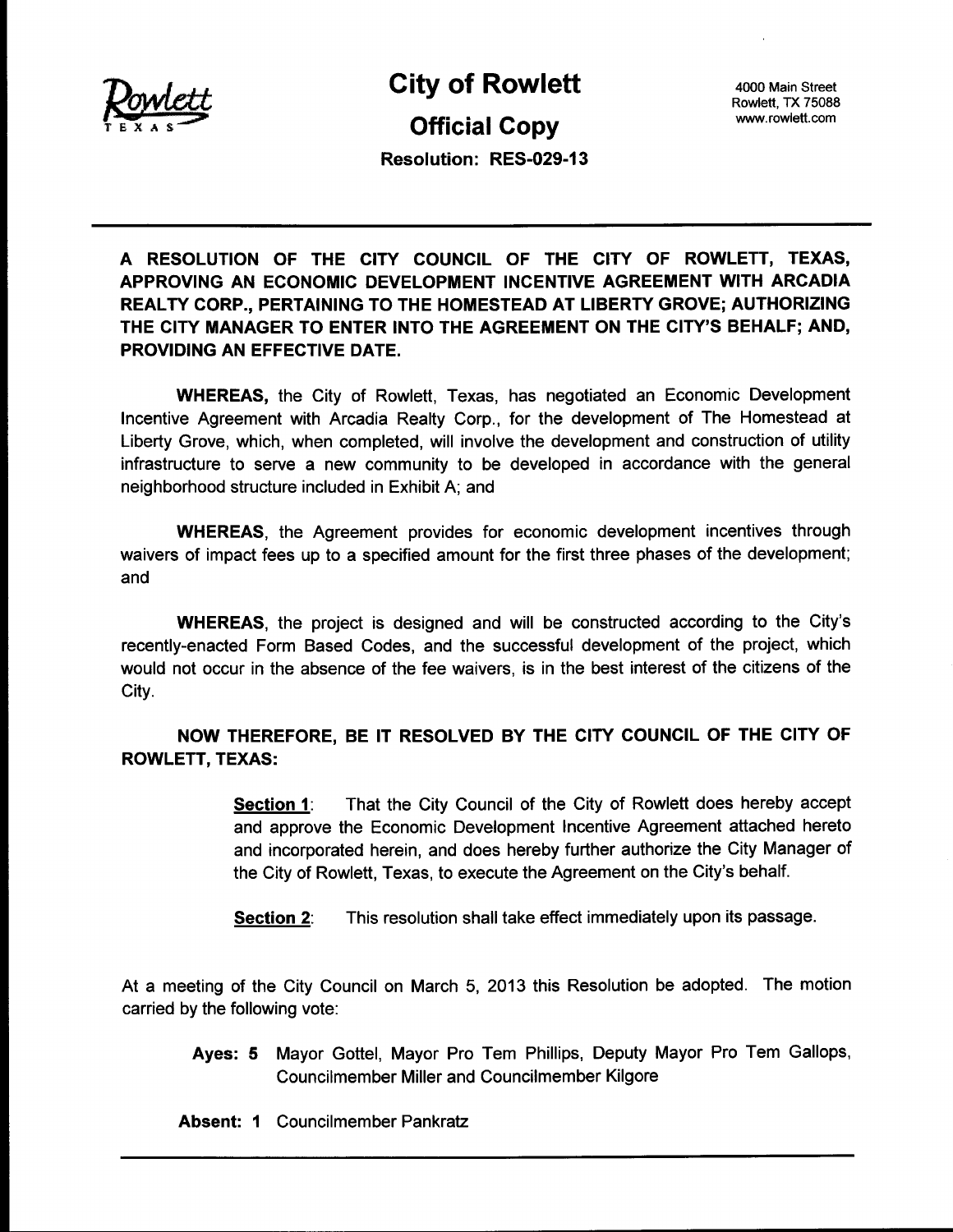Approved by  $\simeq$ Date March 5, 2013 **Mayor** i Approved to form by Allentioney Date March 5. 2013 City Attorney *<u>Nulliu</u>*<br>' Quitined by Date **March 5, 2013**  $\sum_{\mathcal{F}} \mathcal{F}_{\mathcal{F}}$ . City Secretary SA? s s  $\tilde{m}_{\rm min}$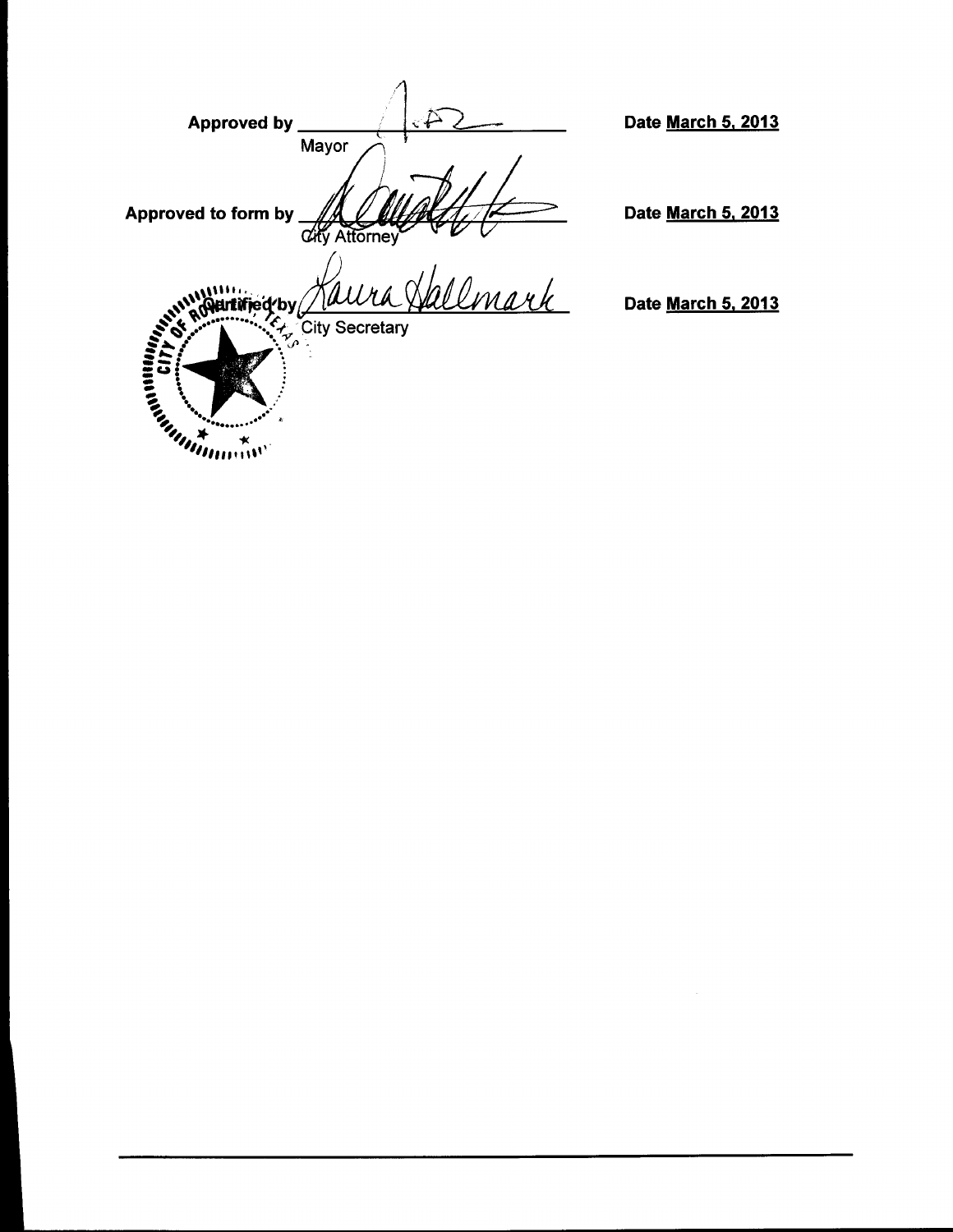#### ECONOMIC DEVELOPMENT INCENTIVE AGREEMENT

This Economic Development Incentive Agreement (this "Agreement") is entered into this 13 day of March, 2013 (the "Effective Date") between the City of Rowlett, Texas, a Texas municipal corporation, (the "City"), and Arcadia Realty Corp., a Texas corporation, ("Arcadia Realty"), each acting by and through its duly authorized representatives.

### **RECITALS**

WHEREAS, Arcadia, or its affiliated entity, owns certain land generally situated along the northern side of Liberty Grove Road to the west of Old Princeton Road and the Waterview subdivision consisting of  $200 +$ - acres described as The Homestead at Liberty Grove within the City of Rowlett, Texas (the "Property"), that intends to be improved by the construction of <sup>a</sup> single family residential community containing at least the <sup>3</sup> phases within the Woodside Living New Neighborhood Form Based District (the "Project"), to be developed in accordance with the general neighborhood structure shown in Exhibit A .; and

WHEREAS, the attraction of private investment and the diversification of residential product types in the City will promote economic development, stimulate commercial activity, provide additional jobs and residential opportunities for the citizens of the City, generate additional tax revenue, and enhance the tax base and economic vitality of the City; and

WHEREAS, the City is authorized by Chapter 380 of the Texas Local Government Code to provide economic development grants to promote local economic development and to stimulate private investment in the City; and

WHEREAS, the City has determined that making economic development grants in accordance with this Agreement will further the objectives of the City and will benefit the City and its inhabitants and will promote local economic development and stimulate employment, business and commercial activity in the City;

NOW THEREFORE, in consideration of the foregoing, and on the terms and conditions hereinafter set forth, the parties agree as follows:

### ARTICLE <sup>1</sup> Certain Definitions

Completion of Construction" shall mean the date upon which the City accepts all Infrastructure for each separate Phase of the Project following its installation, construction, inspection, testing and final completion.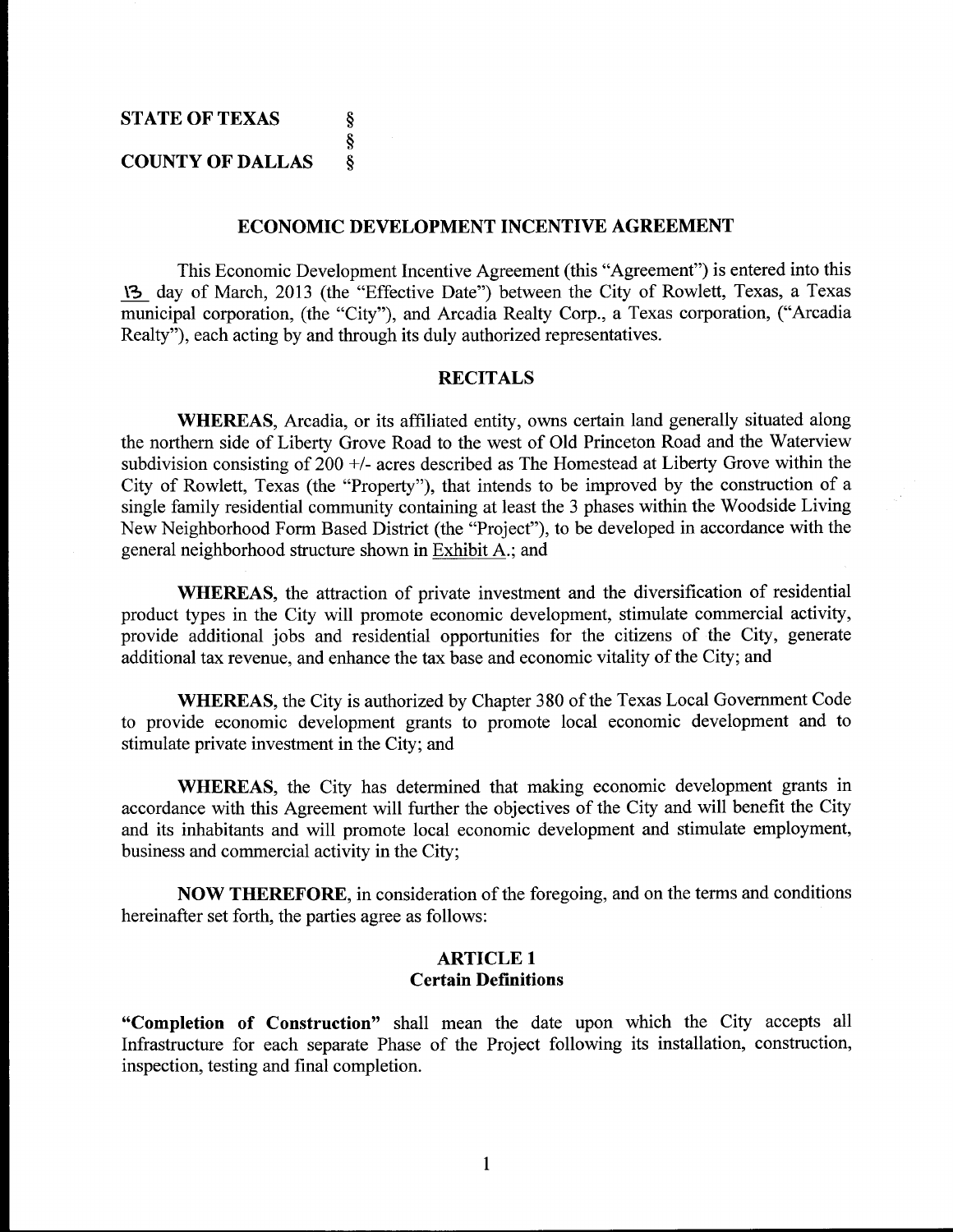"Comptroller's Office" shall mean the Comptroller of Public Accounts of the State of Texas.

Effective Date" shall mean the last date of execution of this Agreement.

Event of Bankruptcy or Insolvency" shall mean the dissolution or termination (other than <sup>a</sup> **Event of Bankruptcy or Insolvency**" shall mean the dissolution or termination (other than a dissolution or termination by reason of a party merging with an affiliate) of a party's existence as  $\alpha$  as a party luminosity i dissolution or termination by reason of a party merging with an affiliate) of a party's existence as<br>an on-going business, insolvency, appointment of receiver for any part of a party's property and<br>such appointment is not such appointment is not terminated within ninety (90) business days after such appointment is initially made, any general assignment for the benefit of creditors, or the commencement of any proceeding under any bankruptcy or insolvency laws by or against a party and in the event such proceeding is not voluntarily commenced by the party, such proceeding is not dismissed within ninety (90) business days after the filing thereof.

Force Majeure" shall mean any delays due to strikes, riots, acts of God, shortages of labor or materials, war, adverse market conditions, governmental approvals, laws, regulations, or restrictions, or other cause beyond the control of the party.

"Grant" shall mean the Grant as defined in Article 2 below, and is inclusive of all grants and amounts described in Article 2.

"Infrastructure" means infrastructure necessary to develop the Project including streets and roads, site improvements, water and sewer facilities (other than services and lines on individual lots to mains), and drainage and related improvements, including but not limited to: (1) the design, engineering and construction of streets, roads, bridges, on or off site of the Project (and related type of improvements) necessary for the Project or for access or improved access to the Property; (2) the design, engineering, construction and installation of water, sewer and drainage utilities on or off site of the Property necessary for the development of the Project, and any portion of the underlying facilities necessary to extend, enlarge, support or provide such utility systems to the Property; and (3) the design, engineering, construction and installation of drainage and related improvements on or off site of the Property (e.g. storm sewers, detention ponds, retention ponds, drainage pipes, culverts, over sizing of facilities) necessary for the Project.

"Phase of the Project" means the single family lots and related infrastructure for each portion of the Project classified as Phase 1, 2 or 3 as generally described in Exhibit "A", attached hereto and incorporated herein.

# ARTICLE 2 Economic Development Grant

2.1. Grant. Subject to the terms, covenants and conditions of this Agreement, the City will make an economic development grant to Arcadia Realty, from lawfully available funds and provided there is no default hereunder, in an amount equivalent to the impact fees for water, wastewater (sewer) and roadway assessed by the City per each residential lot in phases one, two and three as per Exhibit A (the "Grant"). Fees shall not be waived, and no grant shall be allowed under this Agreement, for any future phases  $(4+)$  of the Project. In no event shall the aggregate Grant amount exceed \$2,573,000.00. wastewater (sewer) and roadway asses<br>and three as per Exhibit A (the "Grant<br>under this Agreement, for any future p<br>Grant amount exceed \$2,573,000.00.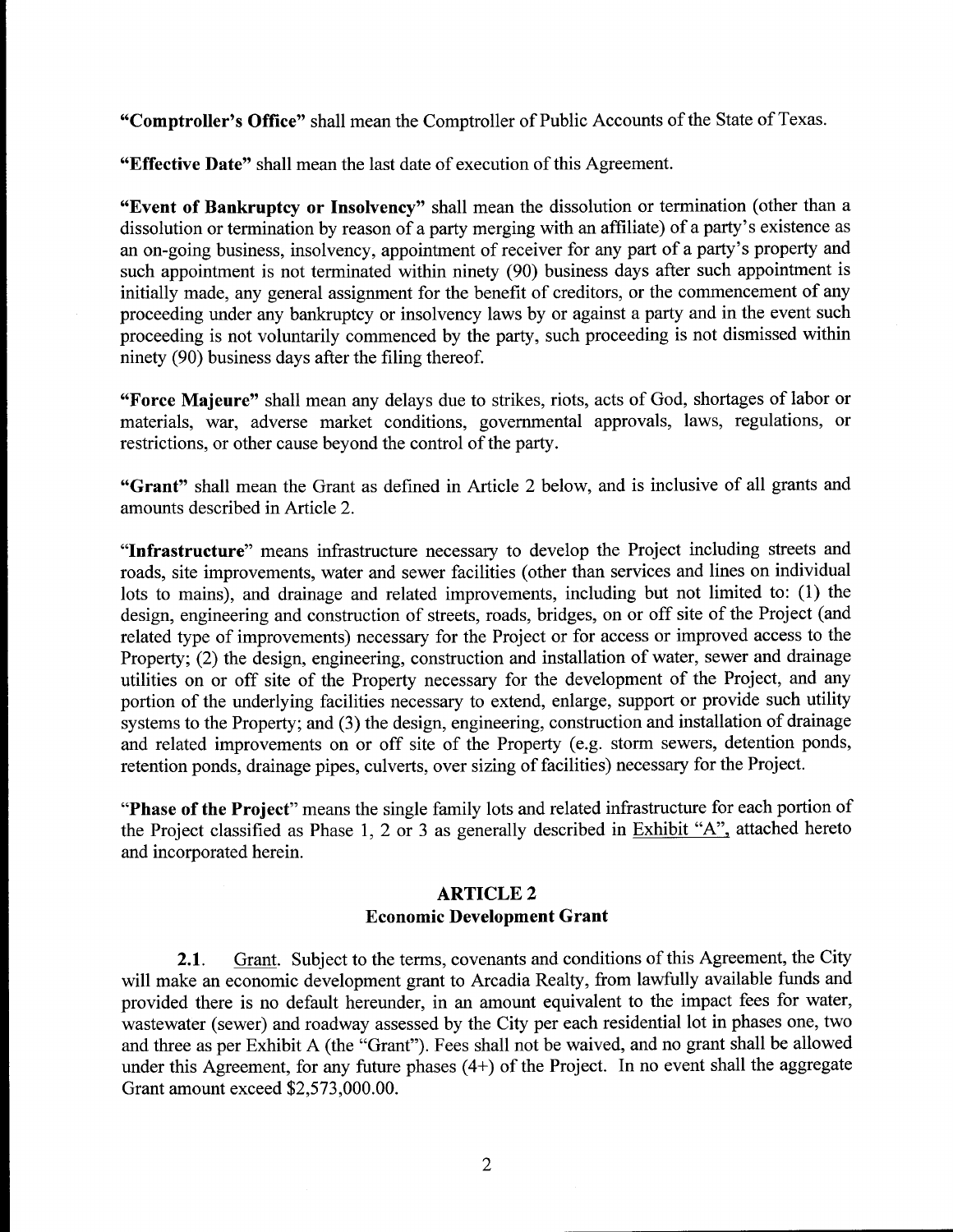2.2 The Grant shall be paid to Arcadia Realty, or the affiliated entity that owns any Phase of the Project, by waiving fees (water impact fee, sewer impact fee and street/roadway impact fee) as and when each of the foregoing fees shall become due and payable in each of the first three (3) Phases of the Project. Notwithstanding the characterization of the grant as <sup>a</sup> waiver of fees, the nonpayment of such fees shall in all events and for all purposes be deemed to be <sup>a</sup> grant in accordance with the provisions of Chapter 380 of the Texas Local Government Code payable from any source of funds lawfully available to the City.

# ARTICLE 3 Performance Obligations

The obligation of the City to make Grant payments in accordance with the foregoing, and the obligations assumed by Arcadia Realty as conditions precedent and subsequent to the receipt of said Grant funds, are subject to the following:

### 3.1. Performance Criteria.

- a) Arcadia Realty shall diligently pursue the development of the first three (3) Phases of the Project, subject to events of Force Majeure. Arcadia Realty or its affiliated Arcadia Realty shall diligently pursue the development of the first three (3) Phases of<br>the Project, subject to events of Force Majeure. Arcadia Realty or its affiliated<br>entities shall apply for all permits required by app entities shall apply for all permits required by applicable laws promptly following (i) execution of this Agreement and (ii) each of the first three (3) Phases of the Project must receive approval for the regulating plan (to establish overall site design, phasing, fire circulation and tree mitigation), development plan (to establish site design by phase, building articulation, landscaping, lighting and parking), civil engineering plan and plat by applicable Phase, and shall commence construction of Infrastructure for each applicable Phase diligently after regulating plan and plat approval for such applicable Phase.
- b) Arcadia Realty will achieve Completion of Construction, subject to events of force majeure for each of the first three  $(3)$  Phases of the Project, within ten  $(10)$  years from the Effective Date of this Agreement.

#### ARTICLE 4 Grant Limitations

4.1 Grant Limitations. Under no circumstances shall the City's obligations hereunder be deemed to create any debt within the meaning of any constitutional or statutory provision.

## ARTICLE 5 Events of Default; Events of Termination; Recapture

- 5.1 This Agreement terminates upon any one of the following:
- a) by mutual written agreement of the parties;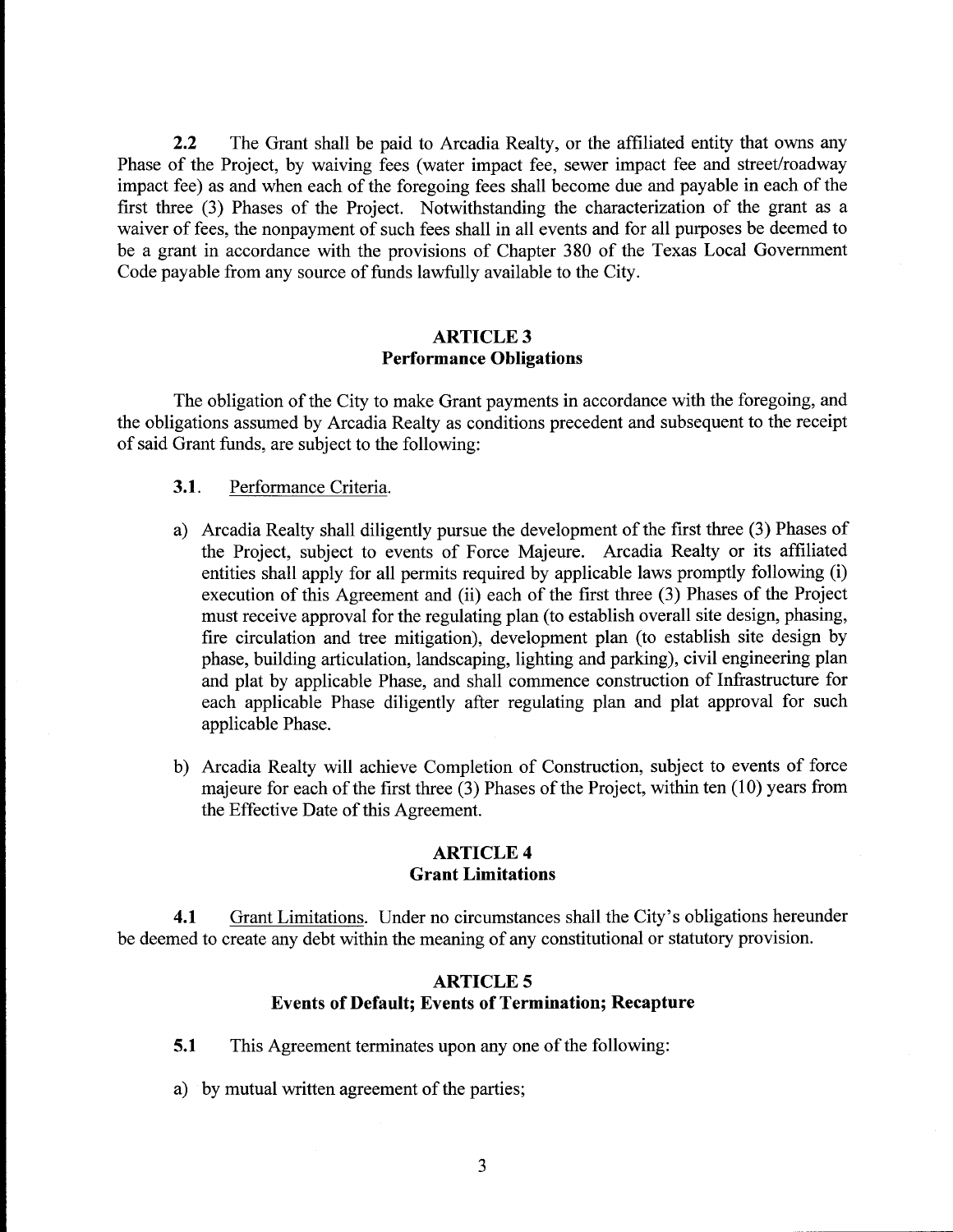- b) by the City or Arcadia Realty if the other party defaults or breaches any of the terms or conditions of this Agreement and such default or breach is not cured within thirty 30) days after written notice thereof by the non - breaching parry;
- c) by the City if Arcadia Realty or an assignee or successor in interest fails to meet any one or more of the Performance Obligations identified in Article <sup>3</sup> above, and such failure is not remedied or cured within thirty (30) days after written notice thereof from the City;
- d) by the City if any taxes, fees or charges owed to the City, other than those specifically identified and waived herein, the County of Dallas, or the State of Texas by Arcadia Realty or an assignee or successor in interest shall have become delinquent (provided, however, Arcadia Realty retains the right to timely and properly protest and contest appraised values for ad valorem tax purposes), and such failure is not remedied or cured within thirty (30) days after written notice thereof from the City ;
- e) by the City if Arcadia Realty or an assignee or successor in interest suffers an Event ofBankruptcy or Insolvency; or
- f) by the City or by Arcadia Realty, respectively, if any subsequent federal or state legislation or any decision of <sup>a</sup> court of competent jurisdiction declares or renders this Agreement invalid or illegal.

5.2 Recapture. In the event that this Agreement is terminated as to any party prior to payment of the full allocation of the Grant, the obligation of the City to fund said Grant (or any remaining portion thereof) shall cease immediately. In the event that this Agreement is payment of the full allocation of the Grant, the obligation of the City to fund said Grant (or any<br>remaining portion thereof) shall cease immediately. In the event that this Agreement is<br>terminated by the City based upon A breach or failure to meet the Performance Obligations of Article <sup>3</sup> hereof, the City shall have no obligation to fund the Grant (or waive the fees); if all or any portion of the Grant has been paid to Arcadia Realty, or if any fees have been waived, then Arcadia Realty or its assignee shall, immediately upon notice refund all amounts previously paid or waived; provided, however, Arcadia Realty or its assignee shall have no obligation to refund any portion of the Grant which is appropriately allocable to any Phase of the Project for which Completion of Construction for the Infrastructure for such phase of the Project has occurred.

# ARTICLE 6 Covenants, Representations, and Warranties

6.1 Separated Contracts. In developing and constructing the Project, Arcadia Realty will use reasonable efforts to encourage all contractors and vendors to use "separated contracts" as that term is defined in Sec. 3.291 of the Texas Administrative Code), in order to maximize sales tax revenues to the City.

6.2 Existence; Authority

a) Arcadia Realty represents and warrants that it has sufficient legal authority to conduct business in the State of Texas; that it has full capacity and authority to grant all rights and assume all obligations that it has granted and assumed under this Agreement; and that the person or persons executing this Agreement on its behalf has been duly authorized to do so.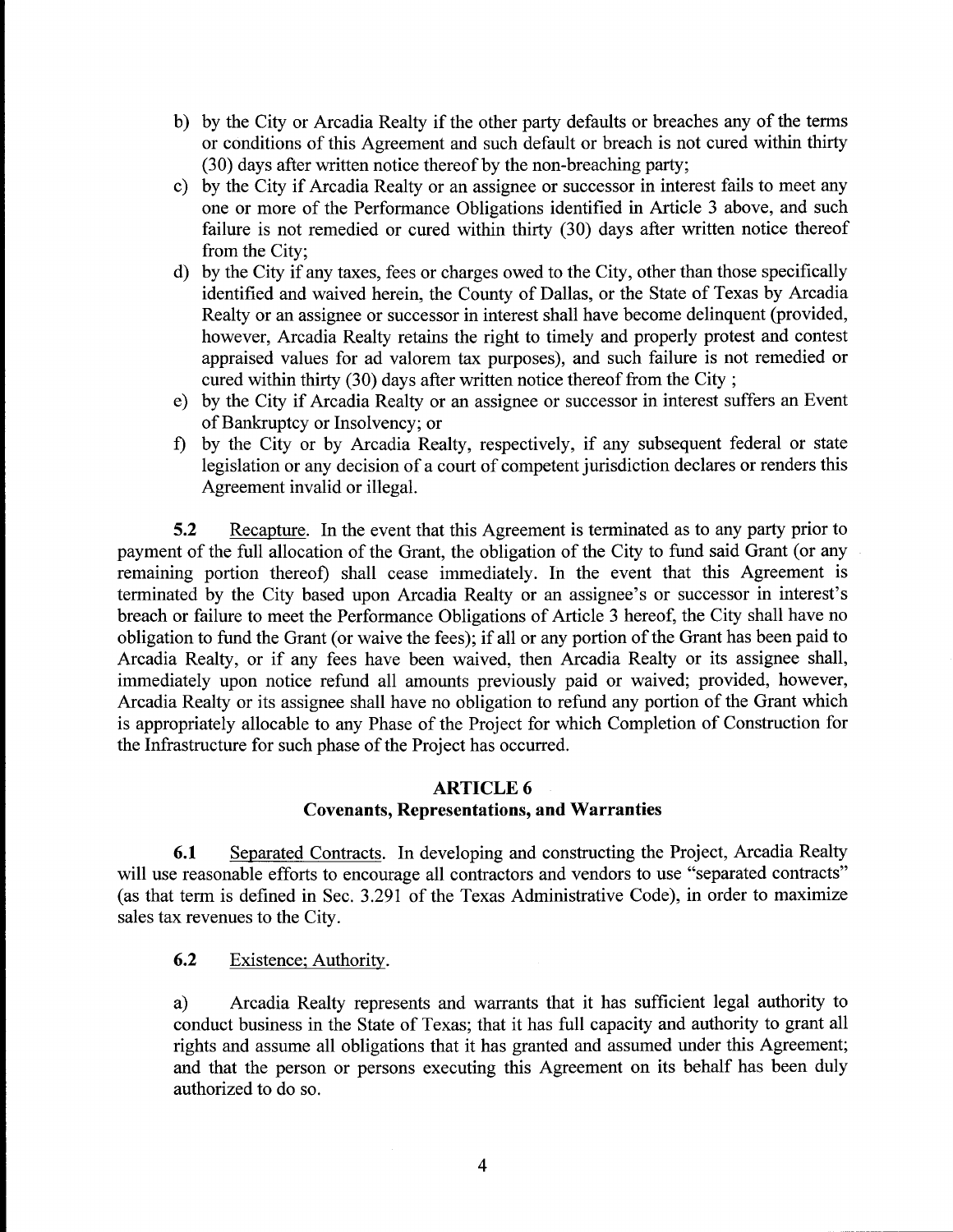b) The City represents and warrants that it has full capacity and authority to grant all rights and assume all obligations that it has granted and assumed under this Agreement; and that the person or persons executing this Agreement on its behalf has been duly authorized to do so.

6.3 Limitation of Liability. Except for the City's obligations to pay the Grant proceeds as set forth in this Agreement, the City and its past, present and future officials, officers, employees and agents make no warranties and assume no responsibilities or liabilities to Arcadia Realty, or any third party in connection with the development and improvement of the Project and the Project, and Arcadia Realty hereby holds harmless and waives any and all claims against the City and its officials, officers, employees, agents and representatives for any claims, losses, injury, or damage to persons or property. It is acknowledged and agreed by the parties that the terms of this Agreement are not intended to and shall not be deemed to create any partnership or joint venture among the parties and neither party shall in any way be deemed an agent of the other. Arcadia Realty acknowledges and agrees that there shall be no personal recourse to the officials, officers, employees or agents of the City, who shall incur or assume no liability in respect of any claims based upon or relating to this Agreement. By entering into this Agreement, the City does not and shall not be deemed to waive any defenses or immunities, whether governmental, sovereign, official, qualified or otherwise, all such defenses and immunities being hereby expressly retained. Nothing in this Agreement is intended, and nothing herein shall in any way be deemed, to confer or create any rights in any person not a parry to this Agreement.

## ARTICLE 7 Miscellaneous

7.1 Recitals. The recitals in the preamble to this Agreement are hereby incorporated herein as part of this Agreement.

7.2 Binding Agreement; Assignment. The terms and conditions of this Agreement are binding upon the successors and assigns of all parties hereto. This Agreement may be assigned by Arcadia Realty, and Arcadia Realty shall have the authority to assign, sell or transfer ownership of the Project to any person, with the consent of the City, which consent shall not be unreasonably withheld. However, no consent shall be required from the City for an assignment or transfer to an affiliate, parent or subsidiary of Arcadia Realty, but notice of such assignment or transfer shall be given.

7.3 Governing Law. The validity of this Agreement and all of its terms and provisions, as well as the rights and duties of the parties, shall be governed by the laws of the State of Texas, and venue for any action concerning this Agreement shall lie exclusively in the state courts of appropriate jurisdiction in Dallas County, Texas.

7.4 Amendment. This Agreement may be amended only by the mutual written agreement of the parties hereto.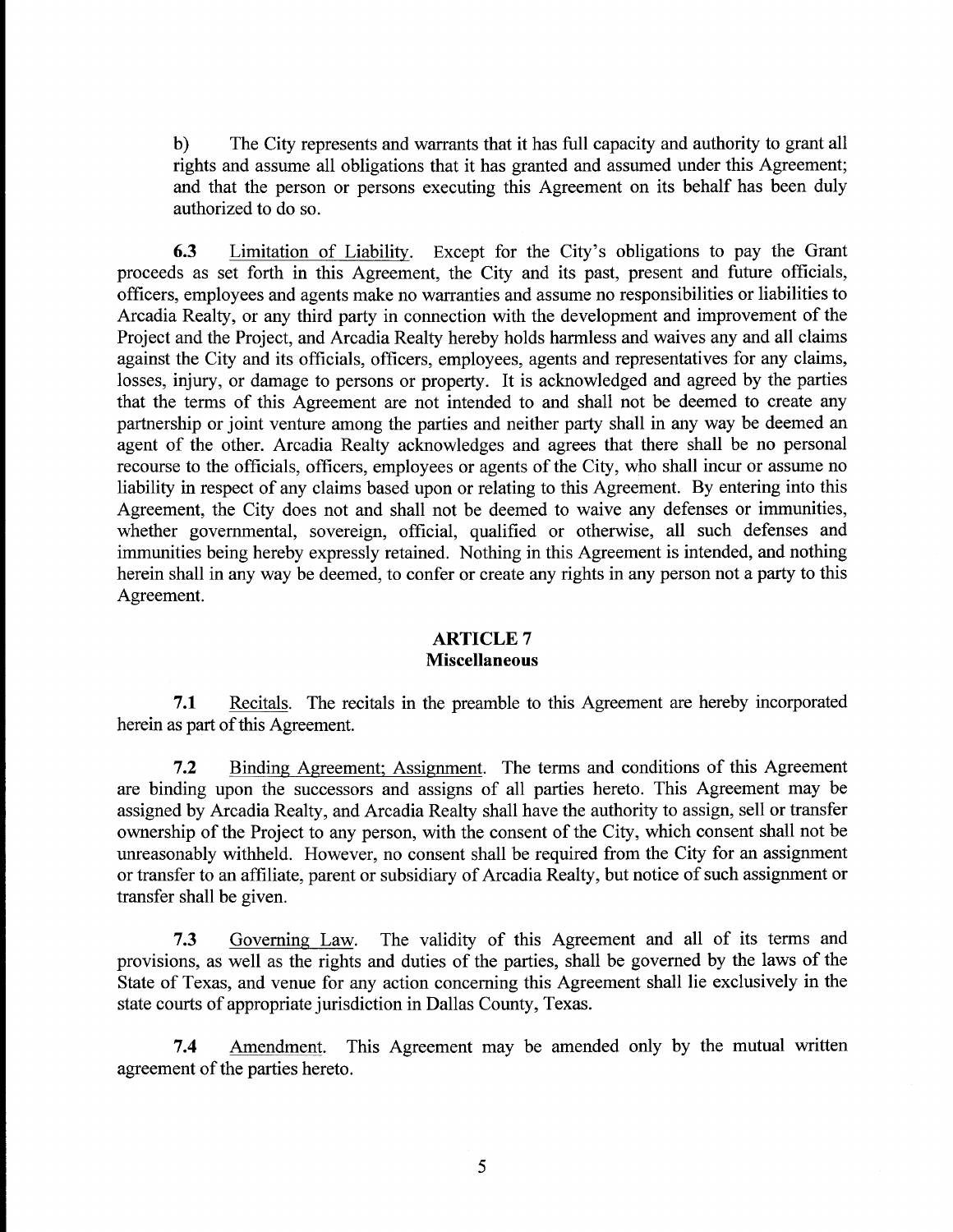7.5 Legal Construction. In the event any one or more of the provisions contained in this Agreement shall for any reason be held to be invalid, illegal or unenforceable in any respect, such invalidity, illegality, or unenforceability shall not affect the other provisions hereof, and the Agreement shall be construed as if such invalid, illegal, or unenforceable provision had never been contained in it.

7.6 Notices All notices which are required or permitted hereunder must be in writing and shall be deemed to have been given, delivered or made, as the case may be (notwithstanding lack of actual receipt by the addressee): (i) upon actual receipt or refusal by the addressee by hand, telecopier or other electronic transmission; or (ii) three (3) business days after having been deposited in the United States mail, certified or registered, return receipt requested, sufficient postage affixed and prepaid; or (iii) one (1) business day after having been deposited with an expedited, overnight courier service (e.g. U.S. Express Mail or Federal Express) for one -day delivery, addressed to the party to whom notice is intended to be given at the following addresses:

If intended for CITY, to:

City of Rowlett 4000 Main Street Rowlett, Texas Attn: City Manager

With <sup>a</sup> copy to:

David M. Berman, City Attorney Nichols, Jackson, Dillard, David M. Berman, City A<br>Nichols, Jackson, Dillard<br>Hager & Smith, L.L.P. 1800 Lincoln Plaza 500 North Akard Street Dallas, Texas 75201

If intended for Arcadia Realty, to:

Arcadia Realty Corp. 3500 Maple Avenue, Suite 1165 Dallas, Texas 75219 Attention: John Hodge

With <sup>a</sup> copy to:

Robert M. Allen Higier, Allen & Lauten, P.C. 5057 Keller Springs Road, Suite 600 Addison, Texas 75001